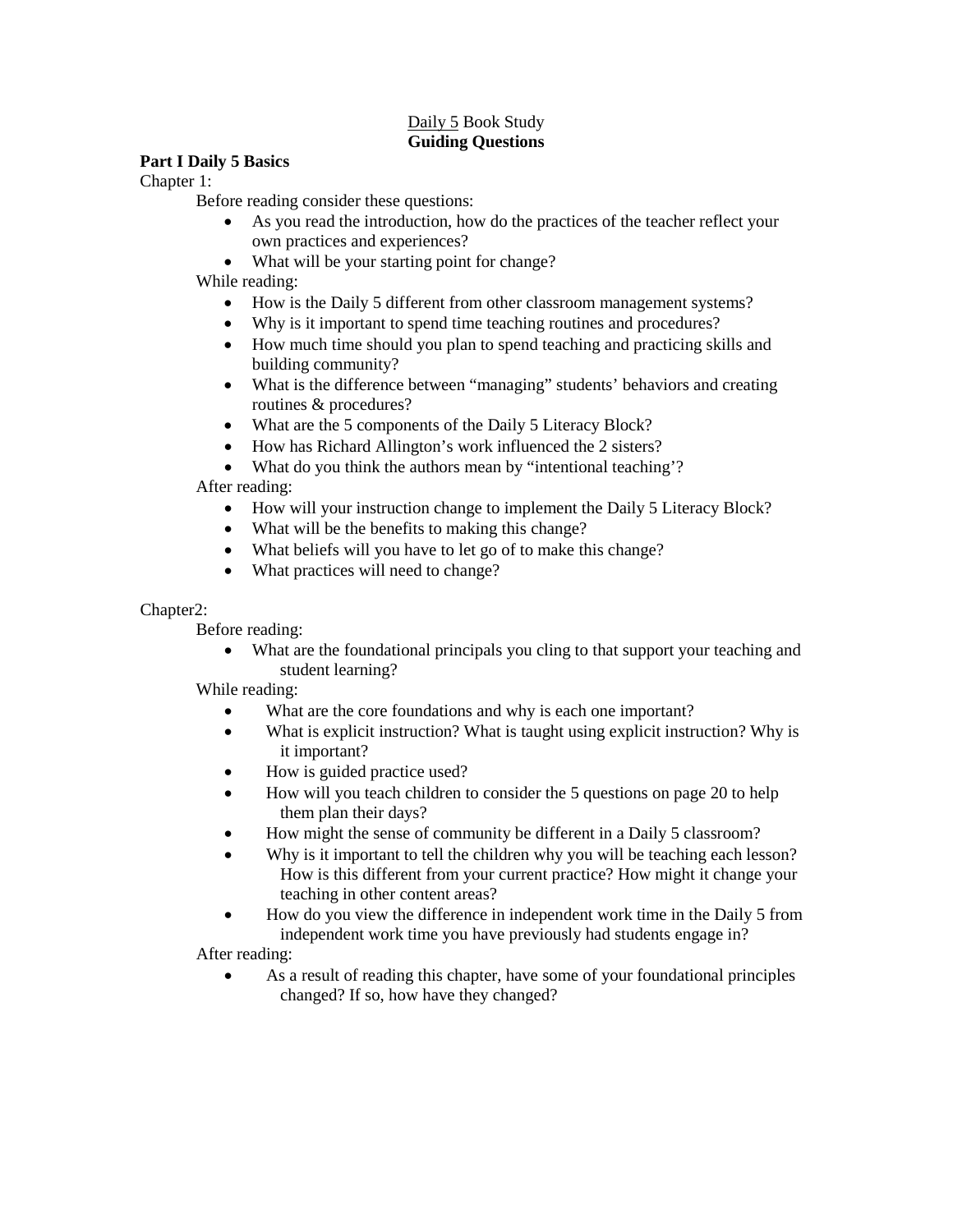## Chapter 3:

Before reading:

• Did you teach parts of each of these key concepts/routines? If yes, how? How will you teach them differently? If no, how will you start?

While reading:

- What are the criteria for selecting a "good fit" book?
- How is your view of modeling and guided practice changing or being shaped?
- What is the purpose of anchor charts? Why are they important?
- What will you do to cue yourself to include all 10 steps to improve muscle memory?
- Why is the "check in" part of the process important?
- How is modeling in Daily 5 different from other modeling strategies?

After reading:

- Has your view of practice changed? If so, how has it changed?
- What does it mean to "move slowly to eventually move fast"? What are the benefits? What are the pitfalls if we don't?

# **Part II Daily 5 in Action**

Chapter 4:

Before reading:

- How will you structure the first day's reading block, the first week,  $2<sup>nd</sup>$  week,  $3<sup>rd</sup>$  $-6^{th}$  week?
- What schedule will you use?

While reading:

- What are the causes for failure of Daily 5?
- How would you model the metacognitive process of think aloud for each of the 3 ways to read a book?
- What are I-charts? Why are they important? How are they generated?
- What behaviors are important to include in I-charts for Read-to-Self?
- How often do you practice Read-to-self each day? How many days/weeks should you plan to practice? What is goal in number of minutes for primary students and for intermediate students?

After reading:

- How is the concept of "gradual release of responsibility" applied in the Daily 5?
- What will you do to start teaching & implementing Read-to-Self?

Chapter 5:

Before reading:

- What is meant by explicit teaching? When and how is it used?
- What are the content for the focus lessons for Read to Self?
- What are the different types of Read to Someone? How/When could each be used?
- What are the different ways to check for understanding? When is each used?
- If teachers are not reinforcing good behavior, how/why does Daily 5 work?
- Why is it important for students to set personal goals?
- What are the routines or subtle procedures embedded in the Daily 5 that help with the orderliness?
- How do you teach coaching strategies to students?

After reading:

• Approximately how many days are guides for teaching each of the components Read to Self, Read to Someone, and Listen to Reading?